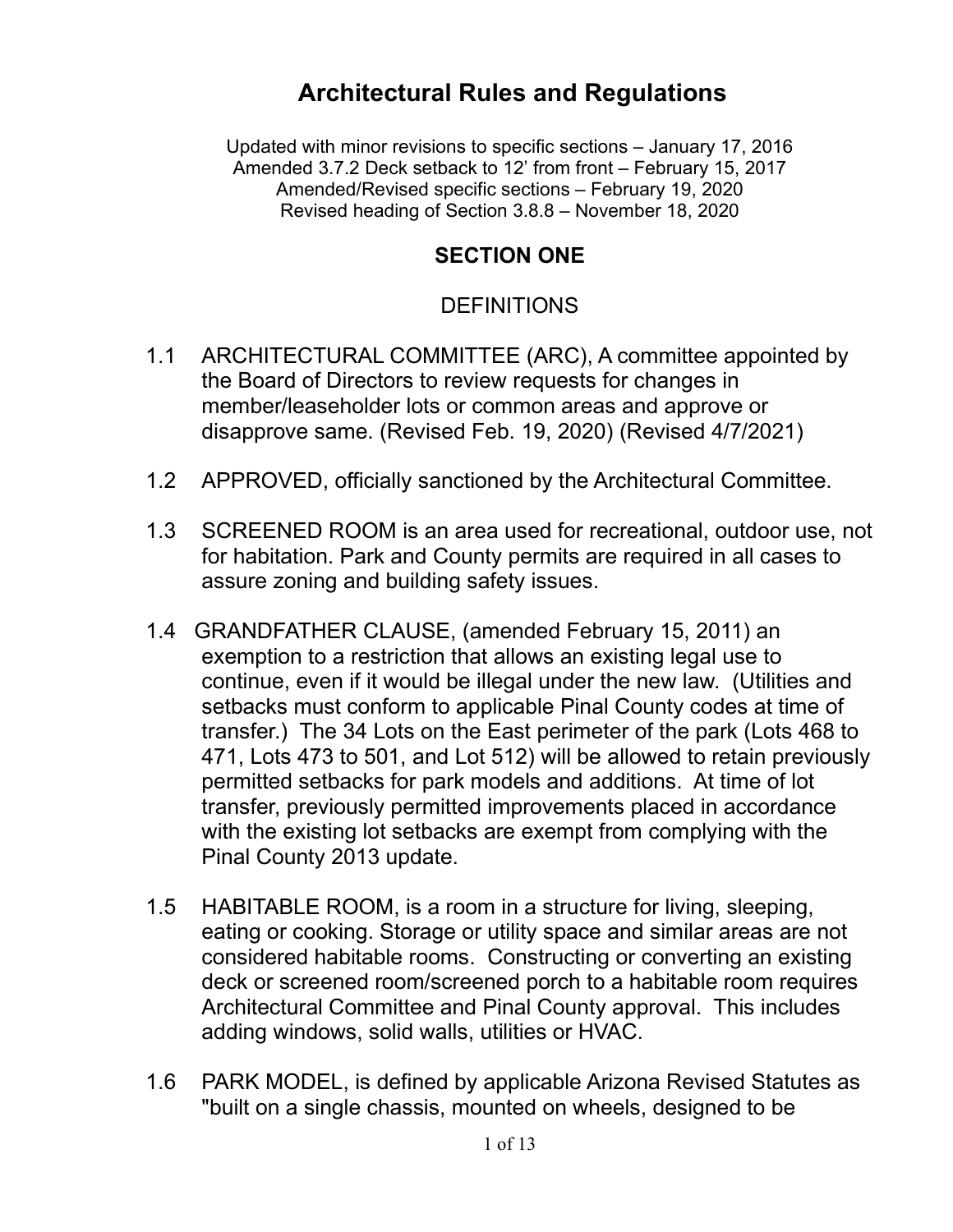connected to utilities necessary for operation of installed fixtures and appliances and has a gross trailer area of not less than three hundred twenty square feet and not more than four hundred square feet when it is set up, except that it does not include fifth wheel trailers."

- 1.7 RECREATION VEHICLE, is a vehicular type unit, meeting RVIA standards, primarily designed as temporary living quarters for recreational, camping or travel use. The unit either may have its own motive power or may be mounted on or drawn by another vehicle upon the highway and must display a current license.
- 1.8 ROOM ADDITION is defined as a building attached to the original primary structure and is structurally independent of the original building.
- 1.9 SPACE, a leased lot. Pinal County has determined that Sunscape Estates RV Resort Coop was developed prior to December 30, 1992 and therefore, each space shall have an area of not less than 1,500 square feet and a width of not less than 30 feet.
- 1.10 COMMON PROPERTY, property owned by Sunscape Co-Op not leased by a Co-Op member.
- 1.11 SHED, a general-purpose storage structure. A shed may not be used as a habitable space. Within this definition, electric, water and drain utilities may be installed and water softeners, washers, dryers, and refrigerators may be used within the storage shed. Toilets are not allowed.

Prefabricated outdoor storage units (maximum of 2 per lot) less than 16 square feet are allowed without need for a permit; however, they may not be placed within the lot setbacks. A permit must be obtained for storage units greater than 16 square feet, and be in conformance with the requirements for sheds (Section 3.2) (Added 1-21-15).

- 1.12 PERMANENT, any item which is fastened in any manner to the earth, concrete or structure on the lot, which stays in place for more than a few weeks, or which is not easily portable.
- 1.13 RVIA, Recreational Vehicle Industry Association.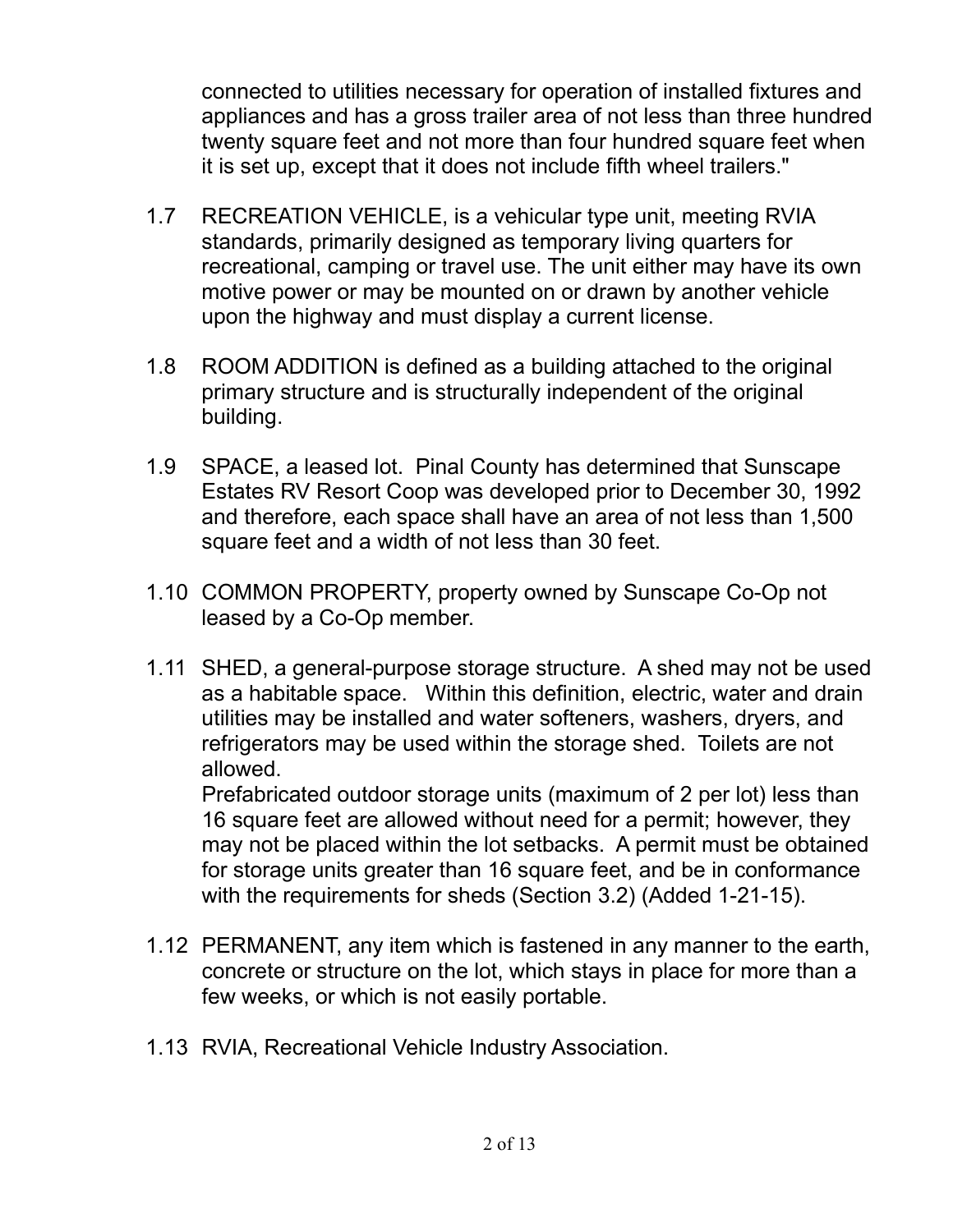### **SECTION TWO**

### **PERMITS**

SCOPE: Permitting of buildings, fences, walls, slabs and driveways, decks, permanent awnings, and landscaping.

PURPOSE: Steps required to obtain permits.

2.1 Regulation. To permanently erect, construct, enlarge, alter, move or perform any work on member/leaseholder spaces or common property as regulated by Board of Directors (B.O.D.) it will be necessary to obtain a permit from the Architectural Committee. All improvements that are done without the required permits approved by the ARC committee will be required to be removed, replaced and/or brought into compliance at the owner's expense. (Revised Feb.19, 2020)

Permits will not be issued by the ARC committee between mid-April and mid-October (revised 2-15-2012*).* Permits for planned summer improvements should be obtained prior to the last ARC meeting in April. (rev 1-21-15) In cases of special circumstances applicant may apply to the park manager and/or resident board member for plan approval and permit. All permits so approved will be referred to the ARC committee for final inspection.

Approval of Plan. Applicants seeking approval and permit must submit the following: three (revised 2-15-2012) sets of completed plans which contain all necessary construction information on the form provided by the ARC committee and available at the Welcome Center.

- 2.2 PERMITS. Work shall not be started until all required Sunscape and County permits are approved and issued.
	- 2.2.1 All sets of submitted and approved plans will be signed and dated by the applicant, Architectural Committee chairperson or his designate, and two committee members.
	- 2.2.2 Properly signed and dated plans will constitute "Park Approval". In addition, a "Park Consent Form" must be used to apply for an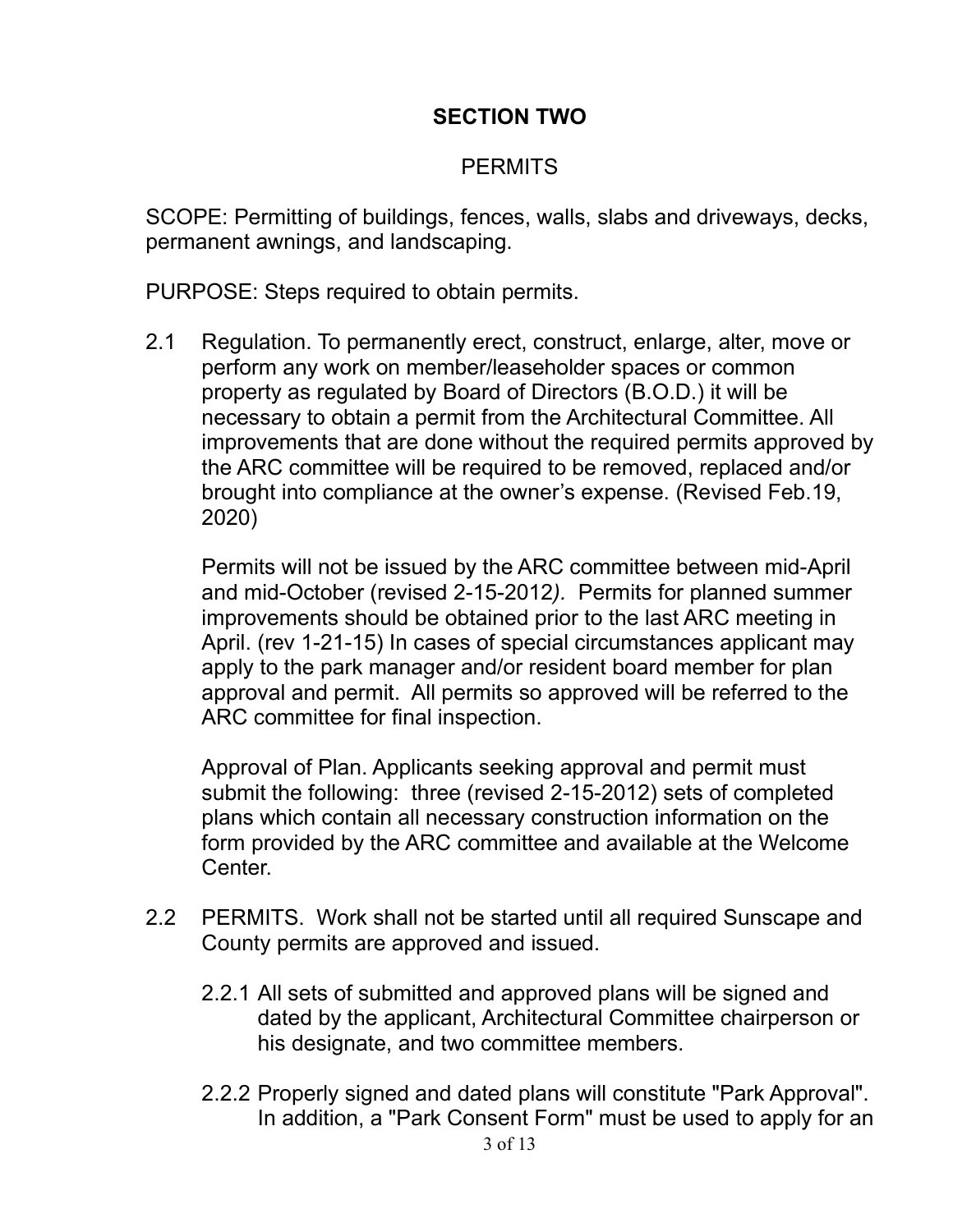appropriate county permit as may be required by Pinal County.

- 2.2.3 Work cannot proceed on projects requiring permits from Pinal County Building Safety Department until all County permits have been issued to applicant.
- 2.2.4 Pinal County Building Permit will be posted on or adjacent to project requiring Permit. Permit will remain posted until project is finished and finally approved by Pinal County inspector.
- 2.2.5 "NOTICE OF COMPLETION" form will be issued along with permit and is to be submitted to the ARC Committee after completion of the project for confirmation that the project was done according to original approval.

Projects must be completed within 60 days of park permit date or 180 days of the county permit date. A written request by applicant for extension of time for completion will be reviewed by the ARC Committee for approval. NOTICE OF COMPLETION should be submitted to the ARC Committee within15 days of completion of the project.

2.2.6 A copy of any required Pinal County Building Permit must be attached to the Notice of Completion form and returned to the Architectural Committee after the project has been completed, inspected and approved by the county.

## **SECTION THREE**

## MINIMUM REQUIREMENTS

PURPOSE: Establish minimum requirements regarding any permanent building, fence, wall, exterior material, landscaping or any other improvement or structure.

PINAL COUNTY AND PARK PERIMETER RESTRICTIONS**:** (amended February 15, 2011) The rear setbacks on perimeter lots are subject to special Pinal County zoning provisions.

To comply with the zoning restrictions the following setbacks apply to perimeter lots for improvements identified as park models/RV unit,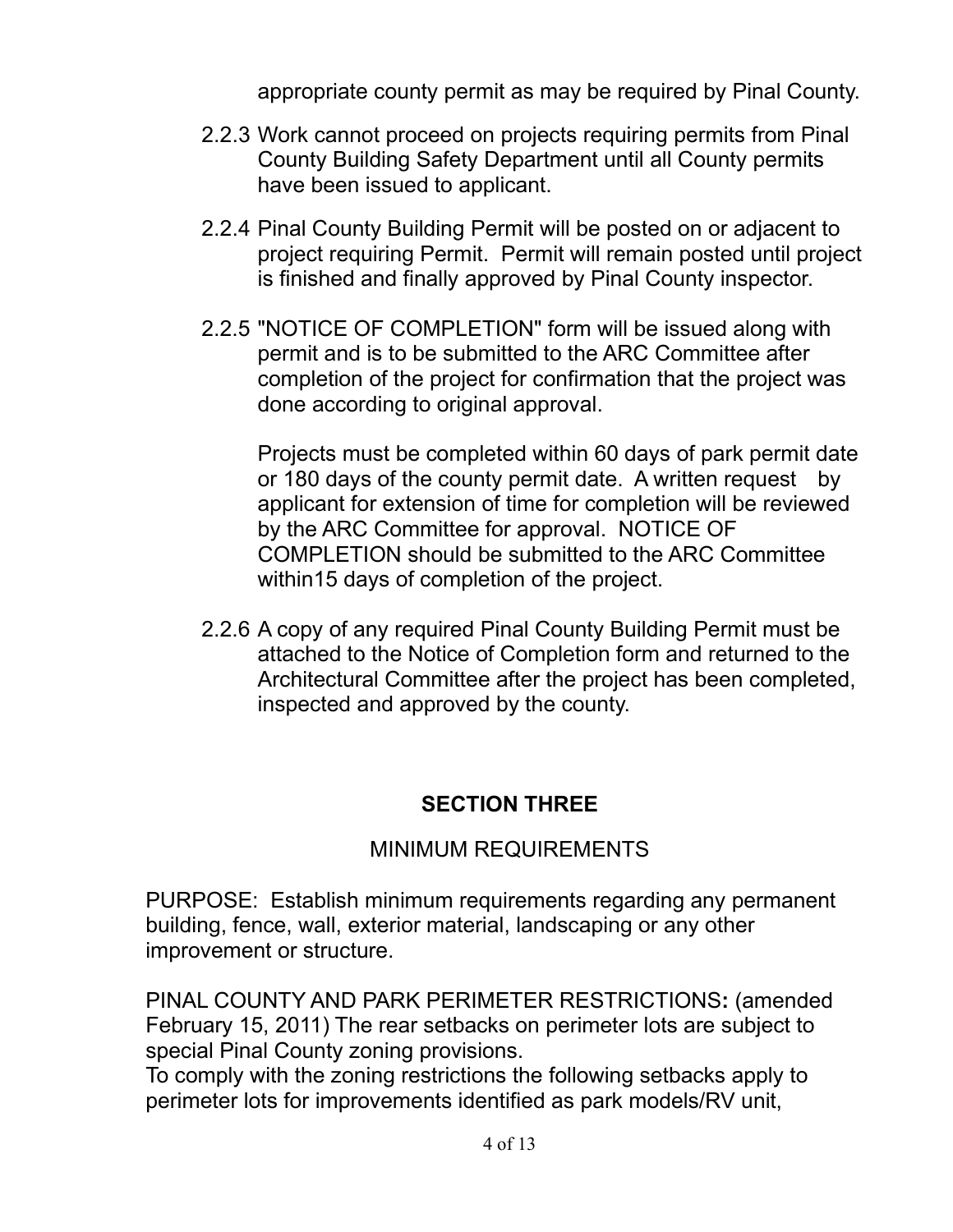additions, and awnings (not sheds):

- A. For lots bounded by the North, South and West sides of the Park, and all interior lots; improvements shall adhere to a rear setback of 5 feet minimum to the lot line.
- B. For lots bounded by the East side of the Park, improvements shall adhere to a rear setback of 10 feet minimum to the lot line.

#### 3.1 PARK MODELS/PARK TRAILERS

Park models as defined by applicable Arizona Revised Statutes must conform to the latest industry published standards (RVIA) at the time of manufacture and other applicable State and County requirements.

#### 3.1.1 Set-up and installation

Permits from the Architectural Committee and County must be obtained before set-up or installation is begun. Set-up and installation will be inspected by a designated representative of the B.O.D. or Architectural Committee at the time of setup. Moving a previously installed park model/park trailer in any way will require new installation permits and will be subject to all current rules and regulations.

Applicants must inform park manager in writing two business days prior to delivery of park model.

#### 3.1.2 Set Backs**:** (amended February 15, 2011)

The minimum set back distance from a park model/RV unit to the property line shall be 5 feet left side, 5 feet right side, 5 feet rear and 12 feet front as measured from the front lot line (subject to Pinal county zoning restrictions on the perimeter lots). Room additions must be a minimum of 12 feet from the front. In no case shall a unit be set closer than 8 feet from an accessory structure on an adjoining lot or 10 feet from a Park Model/RV unit on an adjoining lot. All measurements for the side and rear setbacks are from the nearest point of the sidewall of a Park Model/RV unit (roof overhang not to exceed 18 inches horizontally). Front measurements are from the nearest point on the front wall of the Park Model/RV unit or room addition to the front lot line.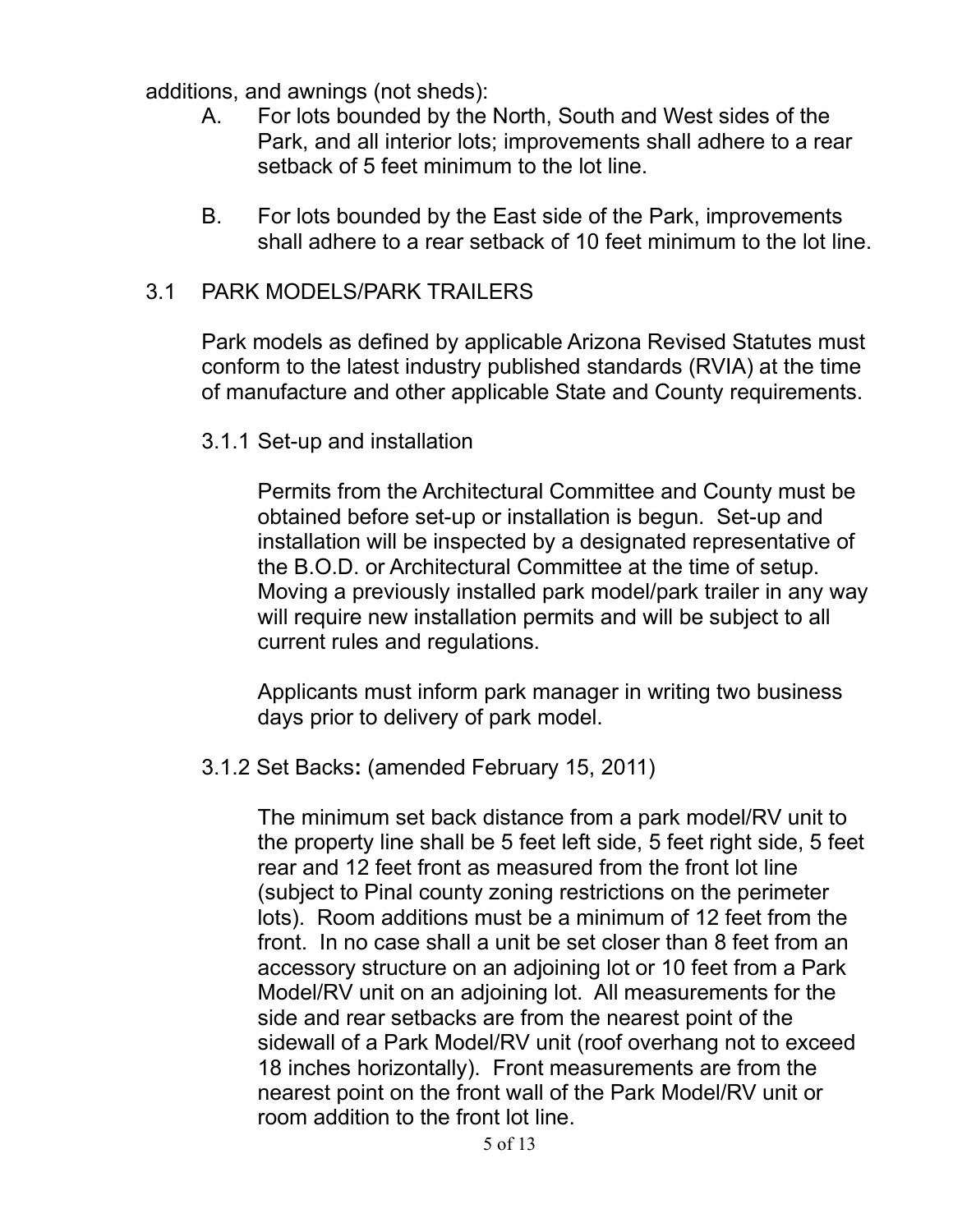An adequate parking area (minimum 200 square feet and 10'x20' per Pinal County) is required. No portion of any parked vehicle may extend past the curb.

Spaces having boundaries in common with two or more roads shall have a minimum setback from the nearest edge of the road of 20 feet to the park model/RV's entry side and 5 feet on the non-entry side.

#### 3.1.3 Utilities

All electrical (household voltage), sewer, and potable water revisions or extensions require Architectural Committee and Pinal County permits. This includes all solar electric (household electric if including inverters and battery banks) and water heating installations mounted on the ground or on building structures.

#### 3.1.4 Skirting

Skirting to be compatible with exterior finish and colors of park model and will be completed within 60 days after set-up.

#### 3.2 SHEDS (ARC PERMIT REQUIRED)

3.2.1 One shed per space with a maximum shed area of 200 square feet measured from the footprint (walls) and the height shall not exceed 10 feet. (rev 1-21-15)

An existing permitted shed may be extended up to 200 sq. ft. total area, as long as at least two walls remain in place. An ARC permit is required. All other shed extensions will require a new permit and must meet the current setback requirements. (Amended Feb. 19, 2020)

If a previously permitted shed is completely removed and replaced with a new shed, a permit is required and the current setback requirements shall apply. (Amended Feb. 19, 2020)

3.2.2 Sheds shall be adequately secured to prevent movement by the wind.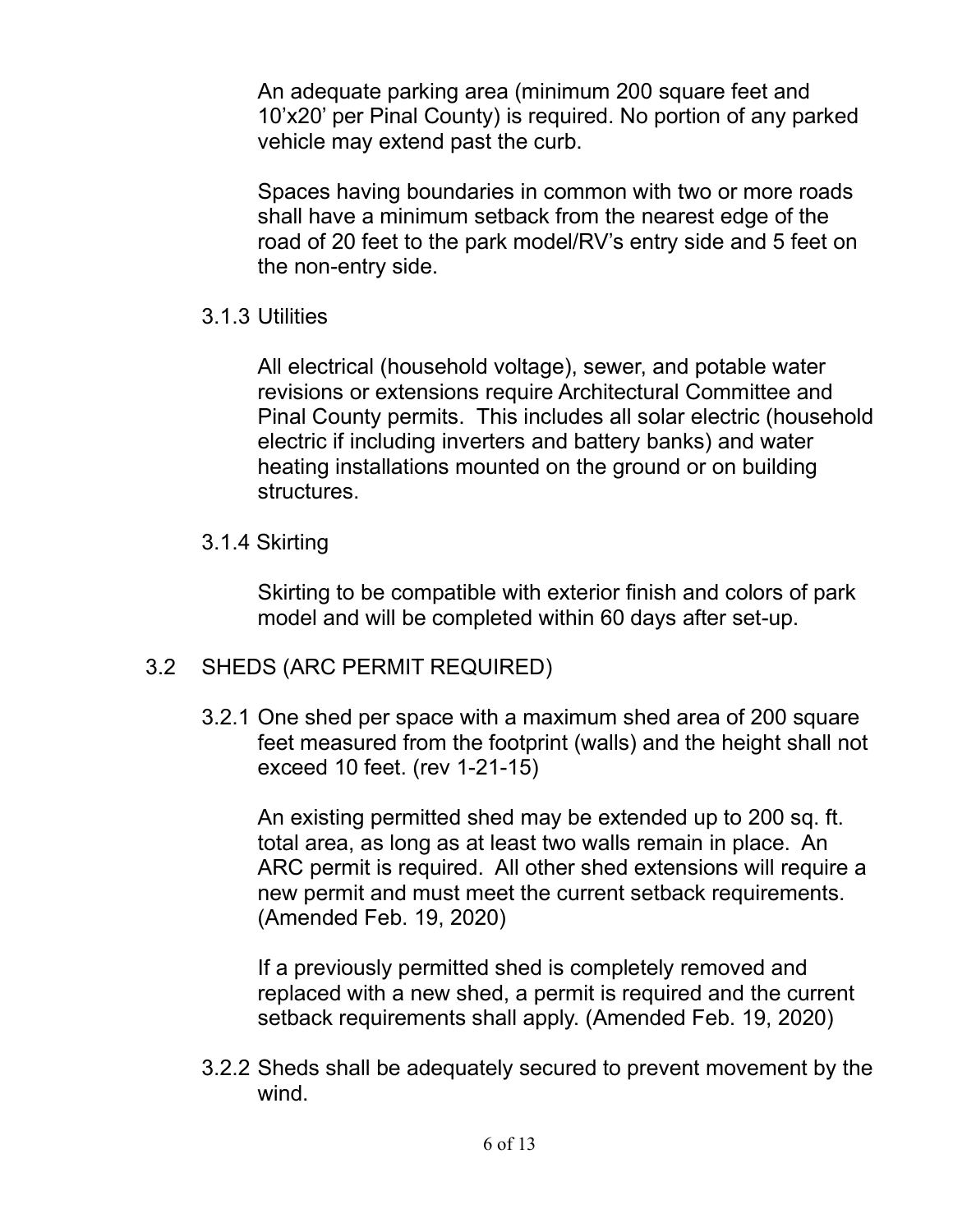- 3.2.3 Sheds shall have floors.
- 3.2.4 Set backs: (amended February 15, 2011)

Sheds must be located at least 40' from the front lot line. The minimum set back to lot lines is 5 feet on the left side, 5 feet on the rear, and 5 feet on the right side as viewed from the street side of the lot. (Subject to Pinal County zoning restrictions on perimeter lots.) All measurements are from the nearest wall (roof overhang not to exceed 18 inches horizontally). (Revised Feb. 19, 2020)

When a shed is set closer than 3 feet from a park model or recreation vehicle, the wall adjacent to the unit is required to have a 1 hour rated fire wall.

3.2.5 All sheds regardless of size will require a proper permit from the Architectural Committee. A Pinal County permit is required for permanent installation of utilities.

#### 3.3 FENCES

- 3.3.1 Fence height shall be limited to 3 feet. All fences will have a 5 foot set back from the street.
- 3.3.2 Those property lot borders where the fence is to be erected must be verified by the Architectural Committee.
- 3.3.3 Concrete block walls are not permitted on interior lot lines.

Block walls no more than 18" high may be allowed along the lot side of existing street curbs. Sufficient space for parking (200 square feet) must be maintained. (Amended Feb. 19, 2020)

- 3.3.4 A common fence, setting on a property line, must have a permit application signed by the member/leaseholder of the affected lots and it will be treated as a co-application for the common fence. (Revised Feb. 19, 2020)
- 3.3.5 No fence or other impediment shall restrict access to or be within 5 feet to the left or right and 10 feet from the front of any utility device allowing access for meter reading and emergency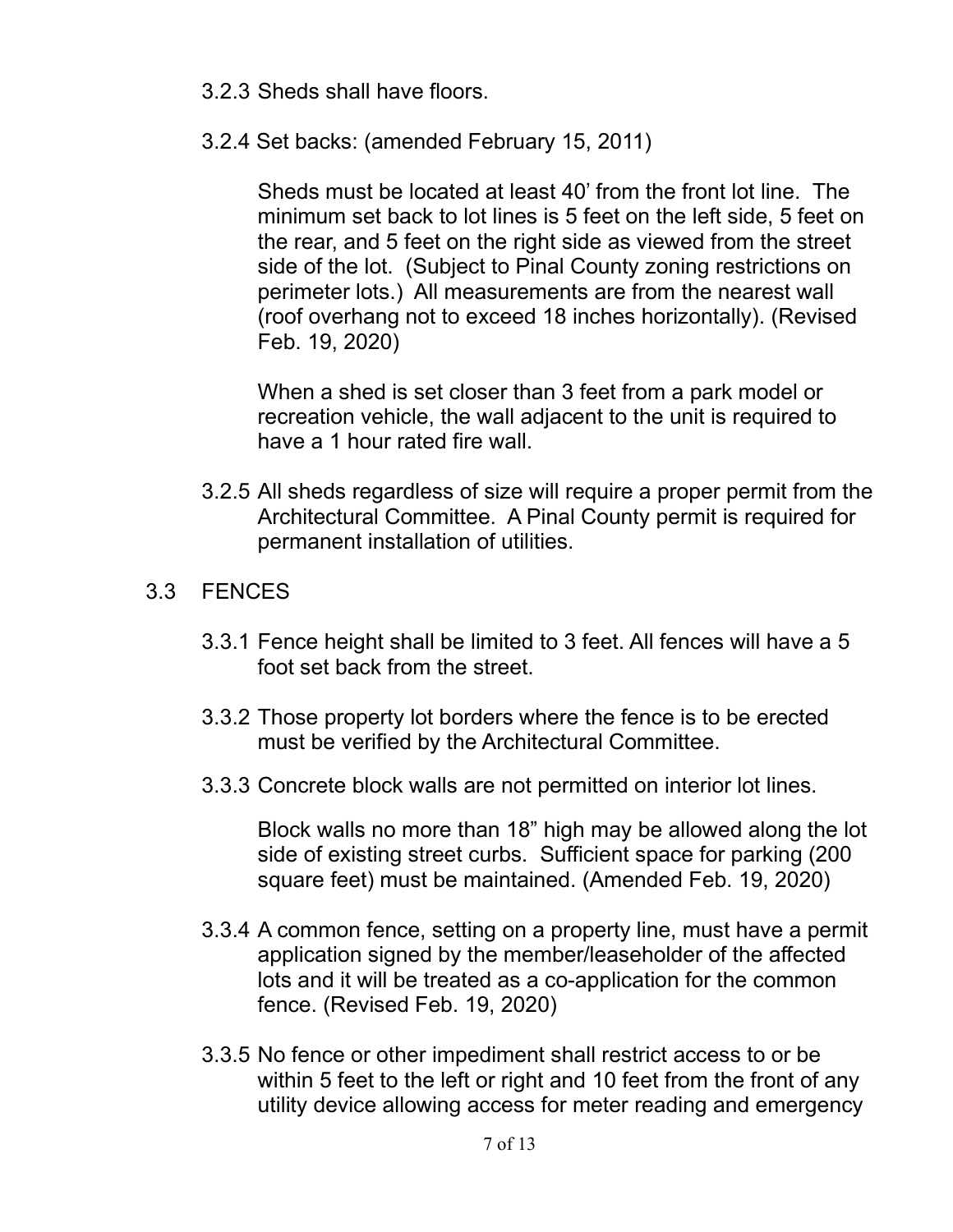services. If there is interference of utilities and repairs must be done, it will be at the expense of the member/leaseholder of that lot. (Amended Feb. 19, 2020)

3.3.6 No permanent fences allowed in the back 5' of the lot. (Revised Feb. 19, 2020)

#### 3.4 AWNING SCREENING.

Screening may be attached to Park Model awning posts/uprights and shall not extend closer than 12 feet from the street. Screening that leaves a minimum opening 5 feet from the ground may extend to within 5 feet from the street (Revised 2-15-2012). Screens may be made from only one of the following materials:

- A. Perforated aluminum screen material may be used. There must be a minimum one-foot opening at the top and no more than six feet of screening height. Alternatively, a panel, not to exceed 24 inches in height, may be placed extending down from the awning gutter.
- B. Framed fabric sunscreen material may be used. Material may extend from the awning gutter downward leaving a minimum opening of 24 inches from the ground.
- C. Lattice material having a minimum open area of 25 per cent, may be attached to awning posts/uprights extending the entire height of the awning.

Awning gables may be enclosed in a framed perforated aluminum material or fabric screen material, secured to the awning framework. (added 1-21-15)

#### 3.5 DETACHED LATTICE SCREENS

Lattice screens are permitted subject to the following:

- A. Minimum lattice open area of 25%.
- B. Maximum height is 6 feet.
- C. Shall have a setback of 3 feet from the left side lot line, (5 feet if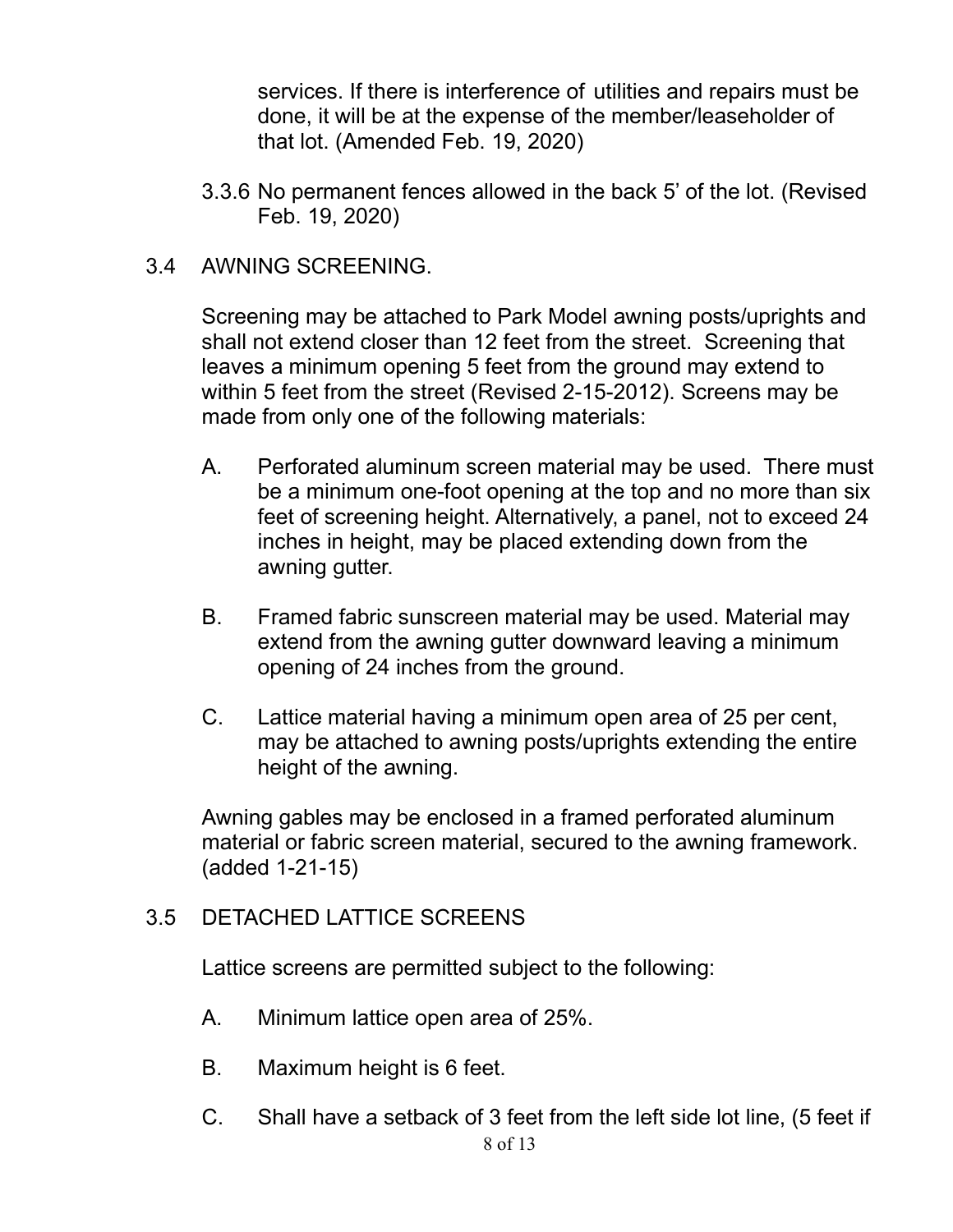adjacent to a street on a corner lot), 5 feet from right side, 5 feet from the rear lot line and, 12 feet from the front lot line. Screening that leaves a minimum opening 5 feet from the ground may extend to within 5 feet from the street (Revised 2- 15-2012) (Subject to Pinal County zoning restrictions on perimeter lots.)

- D. Within the above-mentioned setback requirements, no more than two screens may be placed subject to the following:
	- 1. A screen may extend not more than 16 feet at any point along any one side of the lot.
	- 2. Solid sheets or spaced board shall not be used.
	- 3. Lattice shall be adequately secured to prevent movement by the wind.

#### 3.6 CONCRETE SLABS (INCLUDING PAVERS) (ARC PERMIT REQUIRED) (added pavers 1-21-15)

- 3.6.1 Prior to placing any concrete or pavers located in any side or rear set back area, the shareholder shall have the utilities located.
- 3.6.2 Concrete slabs or pavers located within the set backs that cover utilities to which access is required, removal of slab will be at the shareholder's expense.
- 3.6.3 All concrete slabs shall be 4 inches thick minimum.
- 3.6.4 No concrete slab may be placed on the rear 5 feet of a lot covering the utility easement.
- 3.7 DECKS/PLATFORMS (ARC PERMIT REQUIRED)
	- 3.7.1 Minimum Pinal County standards apply to all decks and platforms.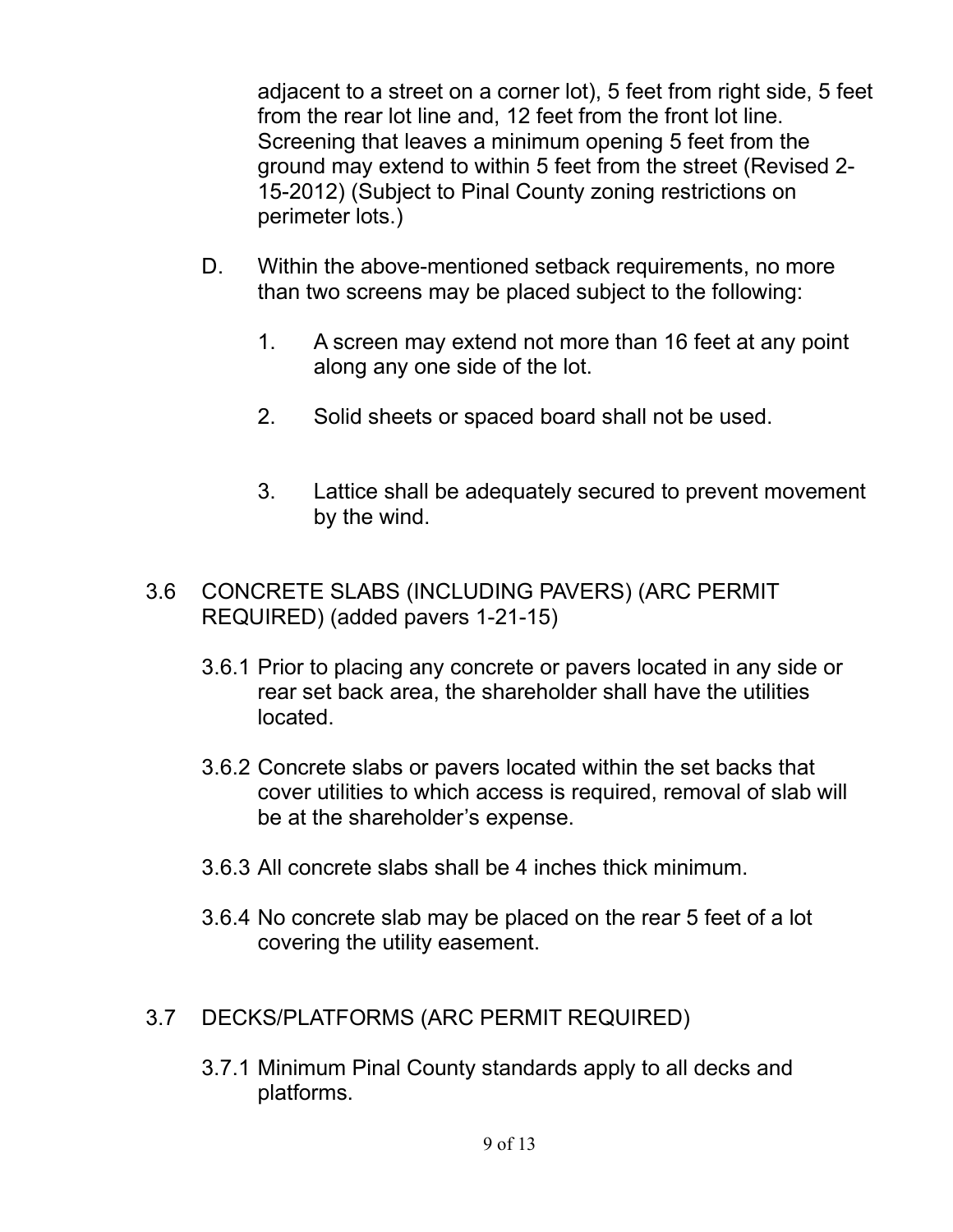- 3.7.2 Minimum set back of 5 feet from left side lot lines, 5 from right side, 5 feet from the rear lot line, and 12 feet from the front lot line. (Subject to Pinal County zoning restrictions on perimeter lots.)
- 3.7.3 Pinal County permits are required for a deck over 30 inches from ground level. Decks over 10 inches from the ground shall require handrails. (Amended Feb. 19, 2020)
- 3.7.4 ARC and Pinal County permits are required for added structures (walls, closets, etc.) on existing or new decks.
- 3.8 AWNINGS (ARC & Pinal County PERMIT REQUIRED)
	- 3.8.1 Set-back minimum 5 feet front, 5 feet rear, and 3 feet left side, (5 feet if adjacent to a street on a corner lot), 5 feet right side. (Subject to Pinal County zoning restrictions on perimeter lots.)
	- 3.8.2 Pinal County permit not required if patio cover is under 120 square feet and does not extend more than 8' from the dwelling.
	- 3.8.3 Pinal County permit is not required for attached engineered aluminum awnings that do not exceed 1,000 square feet roof area.
	- 3.8.4 Maximum park model awning height is limited to the eve height.
	- 3.8.5 A sloped roof is required. Peaked (Gable End) roofs are permitted
	- 3.8.6 Free standing awnings greater than 200 square feet shall be constructed per Pinal County engineering specifications. Pinal County permit required.
	- 3.8.7 No tents or packaged carports are allowed.
	- 3.8.8 PORTABLE GAZEBOS and SUN SHADE SAILS are permitted with the following provisions: (Sun Shade Sails added 11-18-20)
		- A. It must be located on the rear 2/3rds of the lot and cannot exceed 144 sq. ft.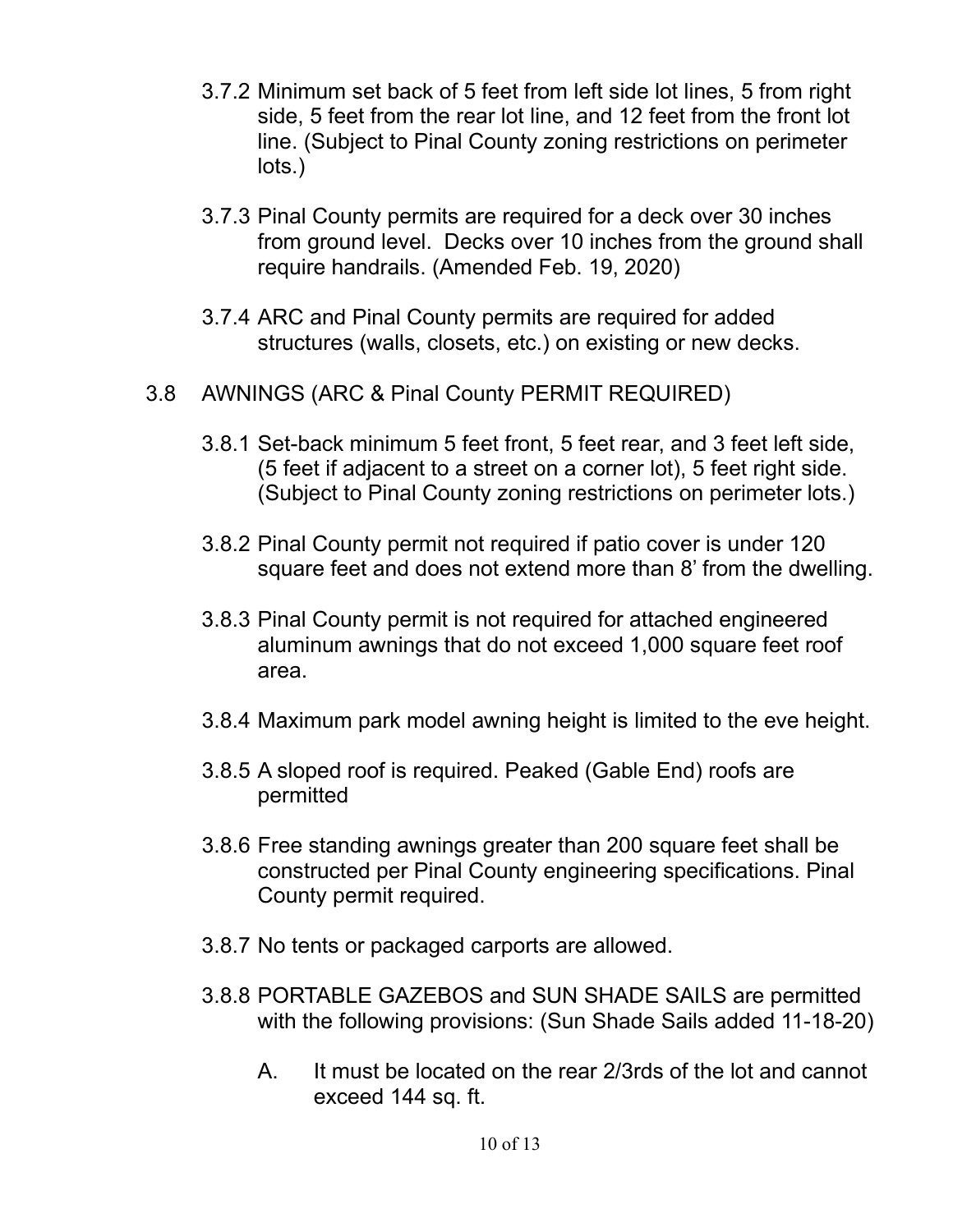- B. Minimum setbacks must be 5 feet rear, 3 feet left side (5 feet if adjacent to a street on a corner lot) and 5 feet right side. (Subject to Pinal County zoning restrictions on perimeter lots.) Must be a minimum distance of 3 feet from any structure or RV on the site. Must be a minimum of 8 feet from any structure on an adjoining lot.
- C. The primary use is intended as a recreational shade structure; it may utilize side screening. It may not be used as a tent substitute, habitation or sleeping accommodation.
- D. It may not be used as a car/golf cart cover (see 3.8.6).
- E. It shall be adequately secured to prevent movement by the wind.
- F. The owner understands the vulnerability of these structures to wind damage and accepts responsibility for such damages and losses to their or other properties affected. Fabric covering must be removed when the owner leaves the park at season end.

#### 3.9 SCREEN ROOMS

Screen rooms require ARC and County permits. See Definitions.

#### 3.10 ADDITIONS (ARC AND PINAL COUNTY PERMIT REQUIRED)

Any buildings placed on a lot cannot be higher than the recreational vehicle and/or park model on the lot. (Bylaws Section 5.(d).)

#### 3.11 LANDSCAPING AND PLANTINGS

- 3.11.1 No trees, cactus or thorny plants may be planted within the specified Pinal County minimum setback areas.
- 3.11.2 Trees planted in other areas require ARC permit.
- 3.11.3 No plantings of any kind are allowed within five (5) feet left,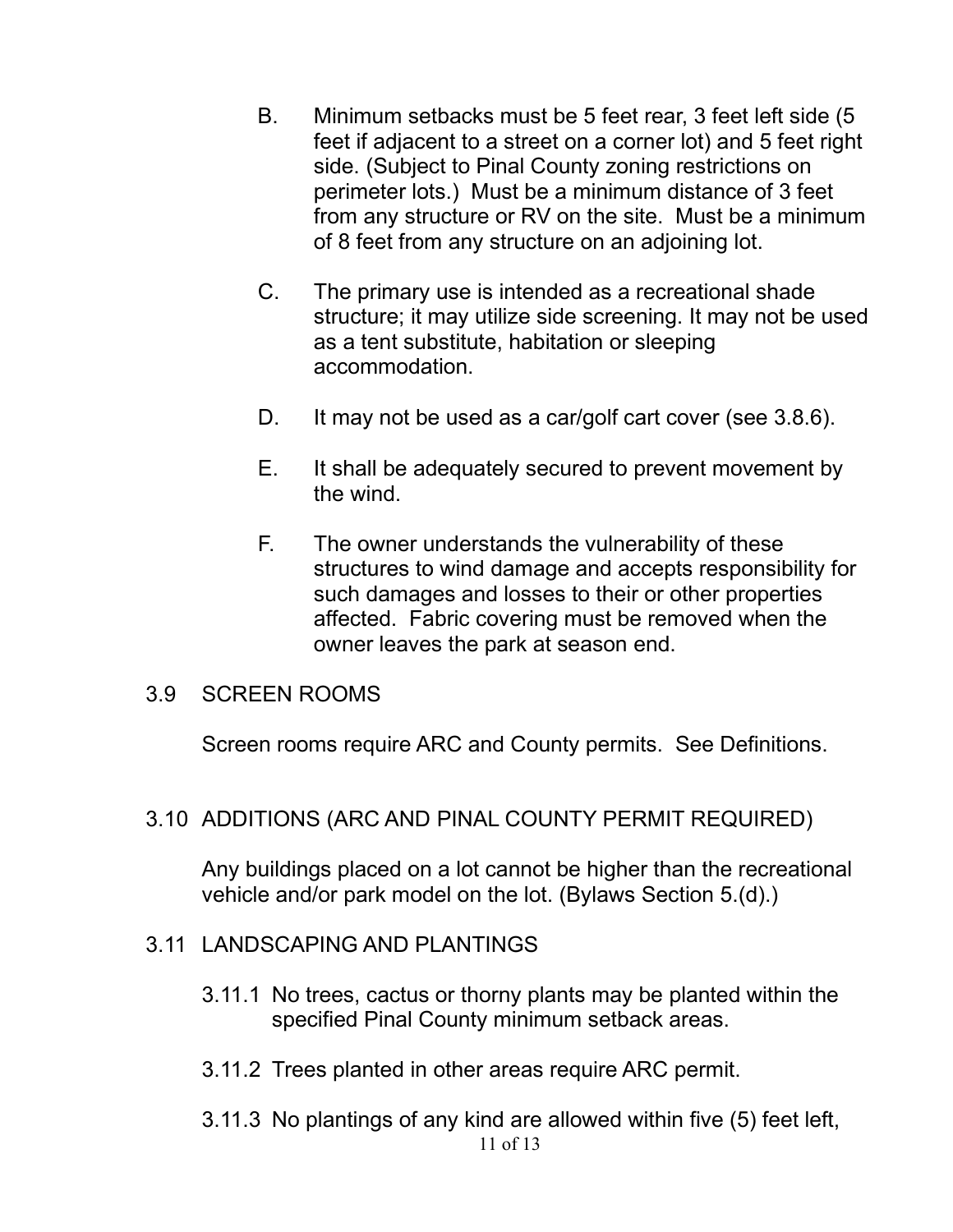five (5) feet right, and no closer than ten (10) feet from the front of any electrical pedestal or transformer. (Amended Feb. 19, 2020)

3.11.4 No trees, shrubs, or planting of any kind on any properties, including common areas, shall be allowed to overhang or otherwise encroach upon any adjacent space.

> Existing trees located in the right, left and rear setbacks may be allowed to stay in place only if the member of the adjacent property signs an agreement that the trees may stay. Said trees must be removed at time of lot transfer if the adjacent owner does not agree. (added 1-21-15)

### **SECTION FOUR**

### ANTENNAS

- 4.1 Antennas to be no higher than 4 feet above RV or park model.
- 4.2 Satellite antennas limited to a maximum of one meter in diameter.
- 4.3 Ham radio operators may petition the Board of Directors for reasonable exemption to antenna height restrictions.

# **SECTION FIVE**

## SIGNS & FLAG POLES

FOR SALE or FOR RENT signs shall be no larger than 18 inches x 24 inches and will be at least 5 feet behind the curb. All For Sale or For Rent signs must display "55+" on the signs (a 55+ sticker is available from a member of the Architectural Rules Committee). (rev 1-21-15)

Flag poles may be placed no closer than 5 feet from the front lot line and no closer than 2 feet to any side or rear lot line. Poles shall be no higher than 25 feet from the ground. (Amended February 14, 2013)

## **SECTION SIX**